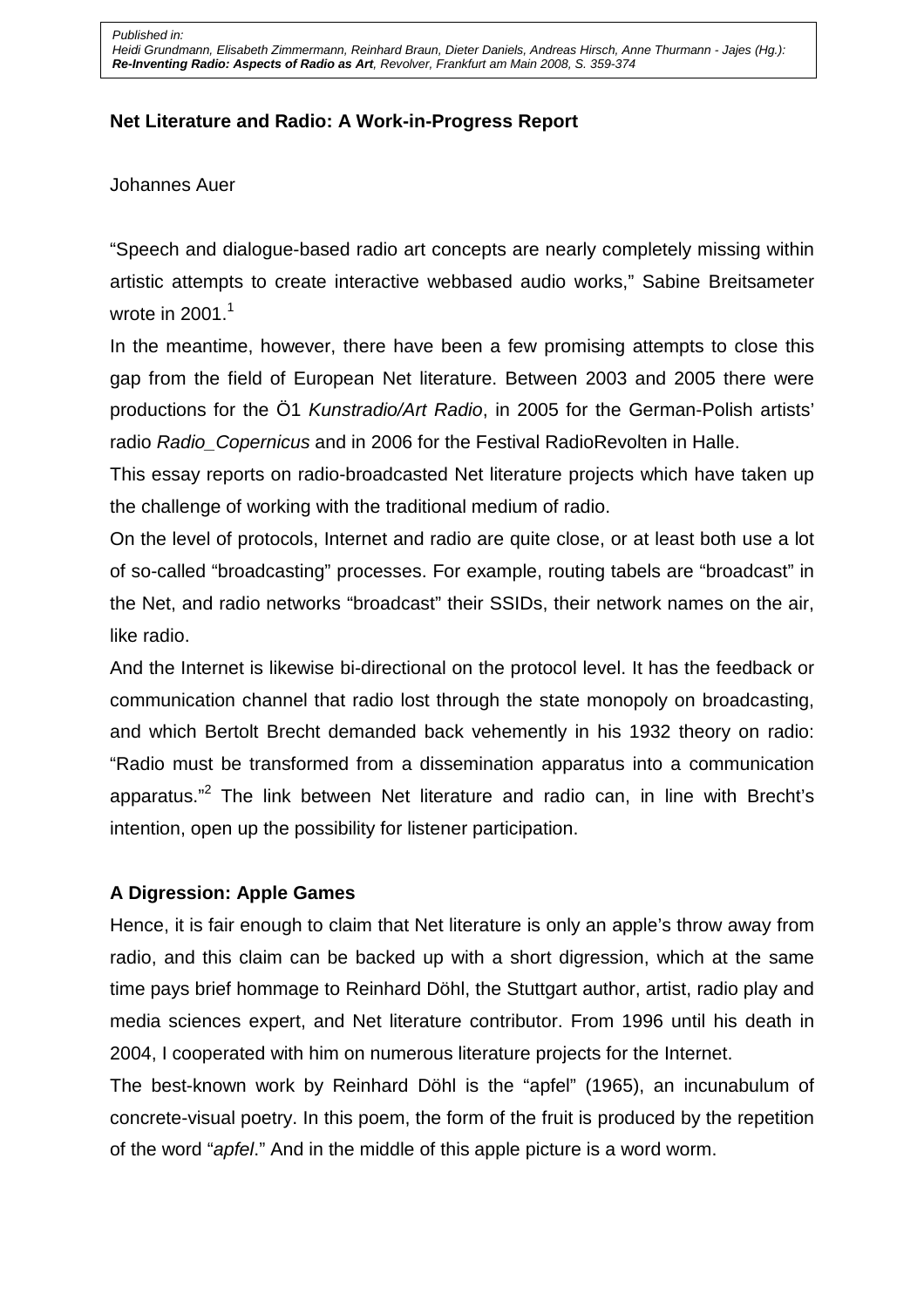

fig. Still from: "worm applepie for doehl", 1997

In 1997, I created a computer animation of Döhl's concrete poem as "worm applepie for doehl,"<sup>3</sup> in which the word worm eats up the apple picture, and thus sated, slowly digests itself back to its original size, only to start eating again. Admittedly, the "worm applepie" can perhaps still be seen as kinetic art or film, but the next step in the evolution of the "apfel" as a "codework" clearly has a

close affinity to the computer and Net.

Concrete poetry is based on the elements of language. And "codeworks," whose program code provides the material of the artistic work, are based on the elements of digitalism, that is, the program code, the zeros and ones, which are always text:

"For there is one thing . . . that the work of digital artists . . . has in common with concrete poetry and the experimental use of language for poetry: it is art as a form of aesthetic hacking, of dissecting structures and making them visible . . .

Apart from Morse, the internet is the first modern medium—or rather the first modern information technology—which is based on a code. If one defines "text" in general terms as a succession of single (discrete) signs drawn from a finite repertoire (an alphabet), then 01 codes are also texts and all digital technologies are textual technologies . . . [This is] text which is written in computer languages and then transported, transformed and executed as digital writing code."<sup>4</sup>

Thus, the apple poem from 1965 can be translated in program code as:

## **\$wurm = (\$apfel>0) ? 1 : 0;**

This code,<sup>5</sup> written in the computer script language PHP, can be roughly translated into words as: Ist der Apfel größer Null, is(s)t der Wurm. Ansonsten is(s)t er nicht. If the apple is larger than zero, then the worm exists (eats). Otherwise it doesn't exist  $(eat).<sup>6</sup>$ 

In addition to program code (in codeworks) and the computer screen (in "worm applepie for doehl" as film or kinetic art), Net literature also works with databases and Internet search engines.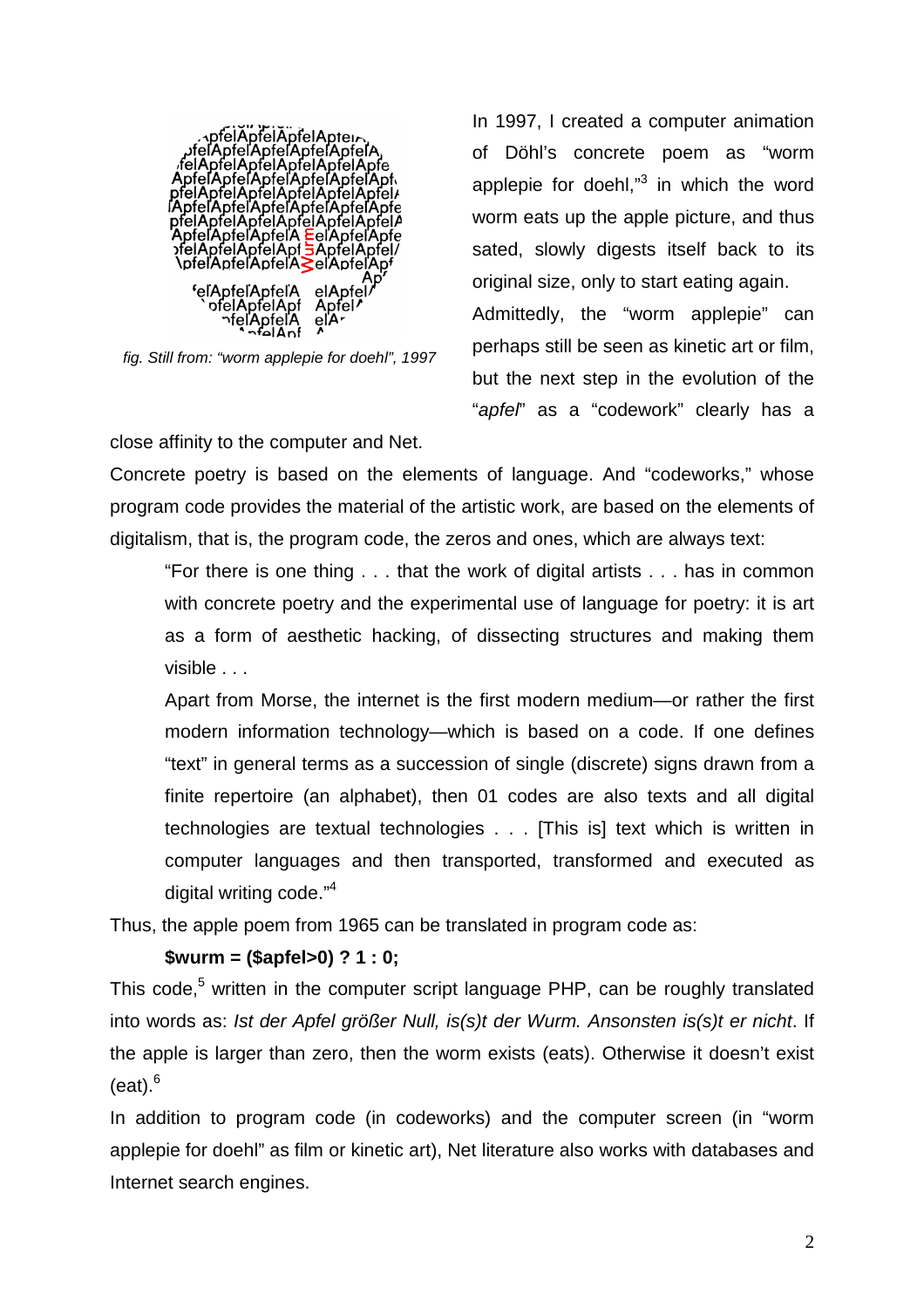In appleinspace<sup>7</sup> by René Bauer and Beat Suter, the stream of search terms being entered in the search engine "Fireball.de" hits a database which stores all of Reinhard Döhl's online texts. If one of the words entered in the search engine is contained in a Döhl text, then the relevant section of the text appears in the form of an apple on the screen. This is instant Net communication, interacting here with the text corpus of Döhl's work on the Internet.

The Net installation appleinspace was adapted for radio and expanded into a "multilayered auditive human-search-engine-cooperation."<sup>8</sup> The "noise" of the search engine terms as they hit Döhl's text corpus over and over again was made audible, acoustically commented by city sounds and collaged with further auditive material from the Net.

appleinspace – search the world was broadcast on Novemer 7, 2004 by Ö1 Kunstradio, as the first item in the curated by series .ran.

The five-part series .ran [real audio netliterature],<sup>10</sup> broadcast between November 2004 and February 2005, was an attempt to bring together various approaches of Net literature with the medium of radio.

.ran deliberately did not focus on the issue of listener participation but looked instead at the other possibilities and themes relevant for Net literature in radio, such as code, montage/collage, questions of authorship, text-visuals-acoustics indifference, humanmachine cooperation. I will take up these questions later.

## **Death of the Author and Compulsive Control**

One question these apple games have not anwered is as to who is writing—the author or the reader or the computer? Ever since the appearance of hyperfiction in 1996, this major question has been repeatedly raised. The postmodern argument ran as follows: in the Internet every reader is also an author, since he or she can determine the form of the text through the links clicked. The reader collages the text while reading and in fact produces the text in the process of reading. According to Benjamin Whooley, "everyone is an author, which means no one is an author: the distinction from the reader disappears. Exit author  $\dots$ <sup>11</sup>

Does the phenomenon of the Wreader (meaning of the reader who is also an author or writer) really mean the click of death for the author? This question has quite rightly been anwered with a "no" by Uwe Wirth, among others: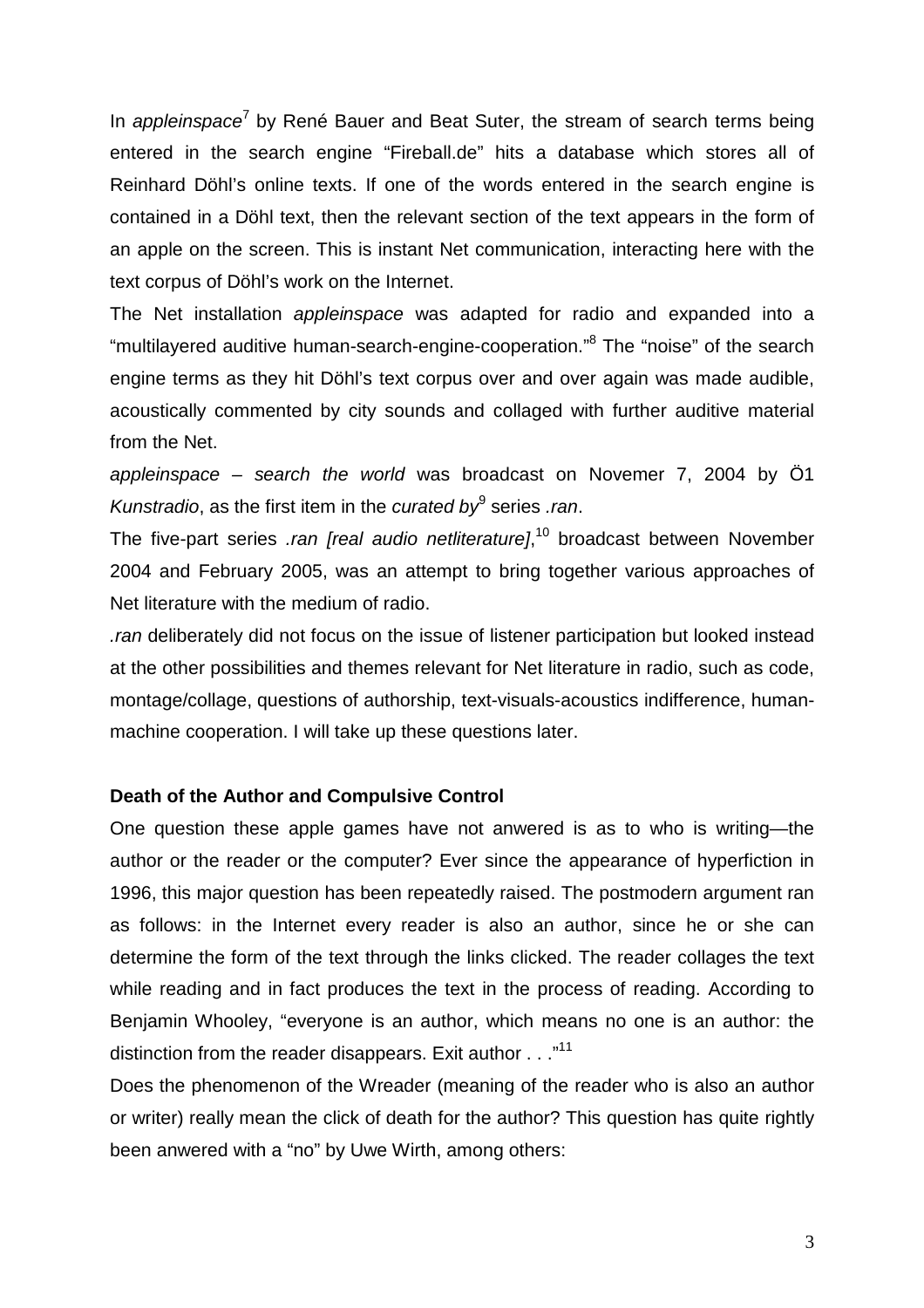When hypertexts forgo structure or internal coherence so that they are completely open to whatever the reader decides to do with them, then the line between interpretation and use is no longer evident. A completely open text is thus completely uninterpretable."<sup>12</sup>

Or, to phrase it differently: an open hypertext is meaningless. A hypertext which is meaningful to read still requires the author, at least as a director who sets limits for the different readings and is thus to a certain extent in control.

However the question is not merely as to whether the author has control of the text. There is also the question of whether the author has control over the computer with his or her concept—or whether the computer has control of the author with its structures, its programming logic, with the potentials and limitations of its interfaces, with the power of the screen.

Given in particular the seductive, overwhelming power of the display, it seems fitting to apply Duchamp's rejection of "retinal art" to the computer screen. "Retinal" was the term Duchamp used for art which drew its aesthetic appeal from the surface, from the pictoral composition, from optics, and not from an underlying idea or artistic concept.<sup>13</sup>

Ben Fry's data visualization, in which data like the gene code in "genome valence"<sup>14</sup> are translated into an arbitrary optical show, seems to me a good illustration of the problematics of "retinal" computer art.

Without going into the matter any further at this point, one could nevertheless ask whether in blogging, for example, the author has not in fact lost control of the text to the logic of programming.

In The Famous Sound of Absolute Wreaders, I made questions about the control of text, work, and machine the artistic subject. The Famous Sound of Absolute Wreaders is comprised of two parts—firstly, a radio production for Ö1 Kunstradio,<sup>15</sup> broadcast on September 7, 2003, and secondly, a Net project.<sup>16</sup> Since this was the first work to attempt to link Net literature and radio productively, as far as I know, I will thus present it in more detail.

The material used as the basis for the radio program and the Internet consisted of the texts of six Net authors (Reinhard Döhl, Sylvia Egger, Martina Kieninger, Oliver Gassner, Beat Suter, Johannes Auer), who were asked to write about certain selected Net projects carried out by the others. The only requirement was that the texts had to be printable on paper and recitable.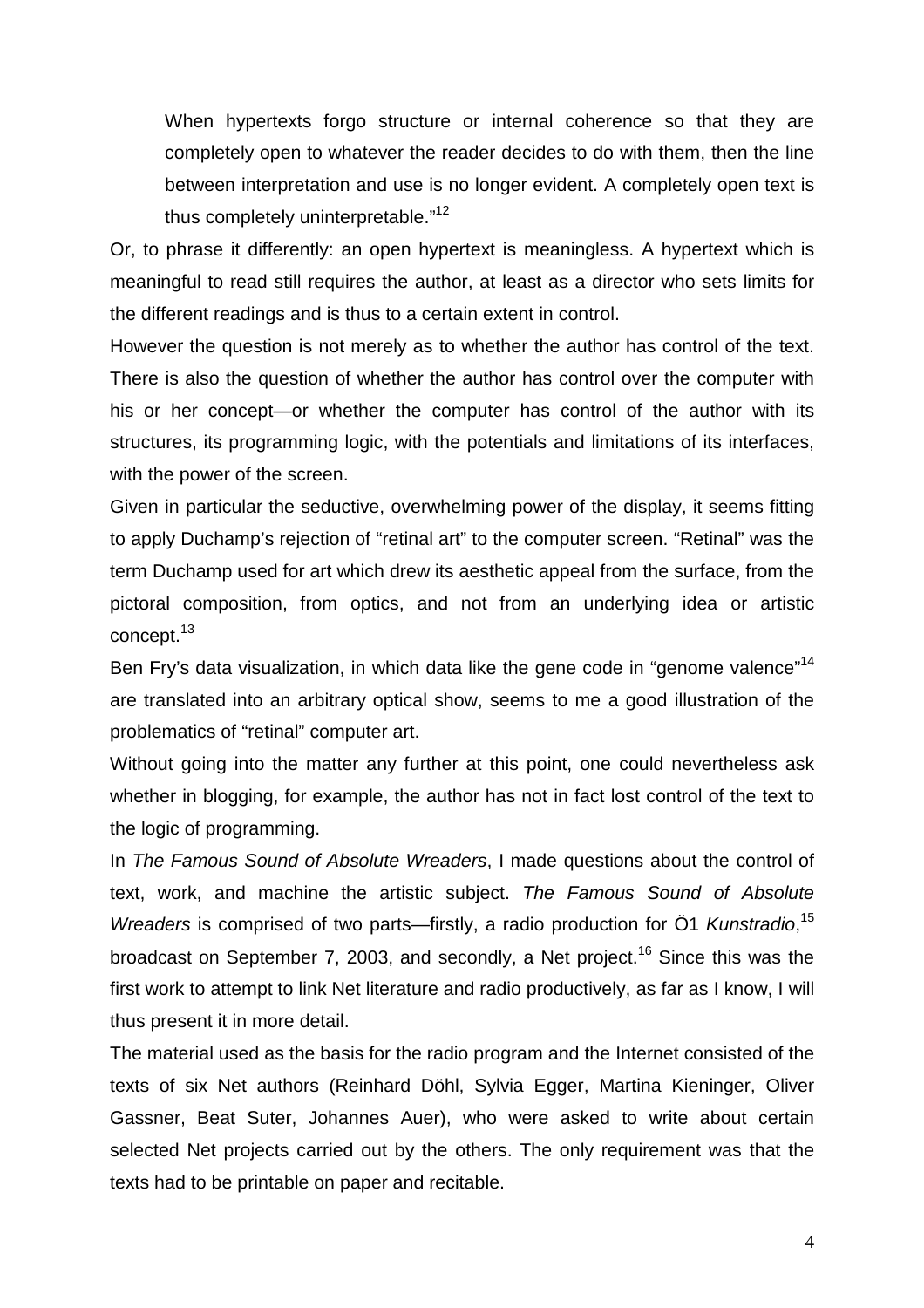The text for broadcasting was collaged out of these texts and performed by the two speakers, Christiane Maschajechi and Peter Gorges, in the studio of Ö1 Kunstradio. The program broadcast consisted of four ten-minute-long sections.

The first part called Collage was based on a text selection carried out by me, in other words it was under "human control." In the second part, Remix, the speaker's text was randomly put together by the computer and was thus "computer-controlled." The text basis for the third part, Dialog, was created in the same way, but this time the speakers had the task of commenting on the text spontaneously and thus regained some of the human control over the text. In the fourth part, Rauschen,<sup>17</sup> the same happened as in part three, but this time the speakers were drunk. People can decide for themselves who was in control of what in this last part.

In advance of the broadcast, there was an upload area in which anyone who wanted could upload whatever digital material they chose. This material was deleted successively during the broadcast.

| The Famous Sound of Absolute Wreaders<br>Upload von Dateien                                                                    |             |
|--------------------------------------------------------------------------------------------------------------------------------|-------------|
|                                                                                                                                | Durchsuchen |
|                                                                                                                                |             |
| Upload                                                                                                                         |             |
| Bitte beteiligen Sie sich und laden Sie vor der Sendung Dateien<br>(Text, Bilder) auf unserer Server [max. Dateigrösse 70 kb]. |             |

fig. The Famous Sound of Absolute Wreaders, 2003

The Net project utilised the text basis of the radio broadcast. Each of the authors involved used the text written by one of the others about the project of another as the source text for a new work.

This hybrid form—radio broadcast and extension through a website—is a form already introduced and practiced in the literary productions of Ö1 Kunstradio. From 1999 onwards there was the exceptional series Literatur als Radiokunst (Literature as Radio Art), which was concerned with "finding forms of presenting literature on the radio beyond the traditional genre of 'readings' [Lesung] and 'plays' [Hörspiel]." Authors were given a Net extension within the homepage of Ö1 Kunstradio.<sup>18</sup>

Similarly, in Familie Auer<sup>19</sup> (broadcast from January 1996 to January 1997) the accompanying Web platform was a fundamental and complementary element of the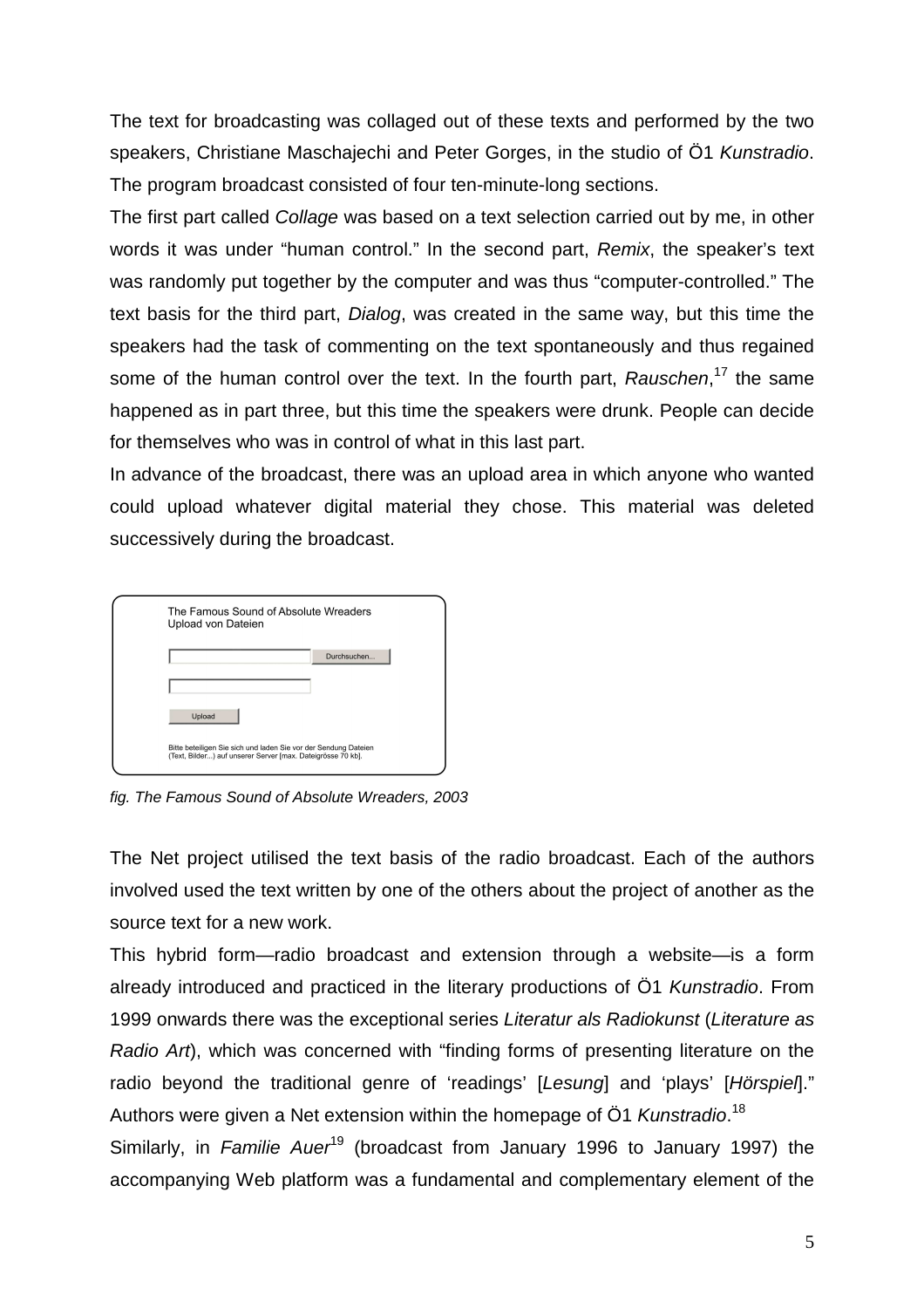project. Thus a connection could be made between "the SitCom and the new cultural technologies."<sup>20</sup>

# **Love Talk**

"Hypertexts are in fact just as unsuitable for reading out as source code is," said Heiko Idensen in his project description of .ran4 – Idensen live!.<sup>21</sup> If he is right, then his radio program, testing precisely the possibilities of a listener hypertext, was just as pointless as the next section of my essay might be.

As already mentioned, what codeworks and concrete poetry along with Dada have in common is a reduction to the elements of language (or program language, respectively). Isn't it likely, then, that it should be possible to hear features common to Dadaistic sound poetry and to audible renderings of program source codes?

On May 4, 2000, a computer worm spread itself extremely rapidly per e-mail. "I love you was" the subject heading, leading to the virus being named "Loveletter." Franco Berardi Bifo performed the source codes of this Loveletter virus at the d.i.n.a. Festival in Bologna on May 24, 2001. $^{22}$ 

Audio material from his performance was collaged into the radio broadcast .ran5 -Codeworks $^{23}$  by Florian Cramer (et al.)

Anyone listening to Bifo's performance will feel strongly reminded of Dadaistic sound poetry.<sup>24</sup>

However, there is a serious difference to concrete poetry and Dada. This "code" doesn't just become a sound event.<sup>25</sup> It can cause damage when read by a computer: it is also a program code which executes itself!

# **Retrospective and Interim Résumé**

The examples outlined above as early attempts to link Net literature with radio reveal surprising parallels to the development of the radio play.

Hans Flesch's Zauberei auf dem Sender (Magic on the Radio Channel) was the first German radio play to be broadcast, on October 24, 1924. Briefly, in this "radio broadcast grotesque," instead of the symphony concert on the program, listeners heard a chaotic mixture of numbers, dance music, the barking of dogs, and some announcers claiming "the radio channel has gone mad!" A magician had taken over the radio station and caused the sound chaos. The program director asked, horrified: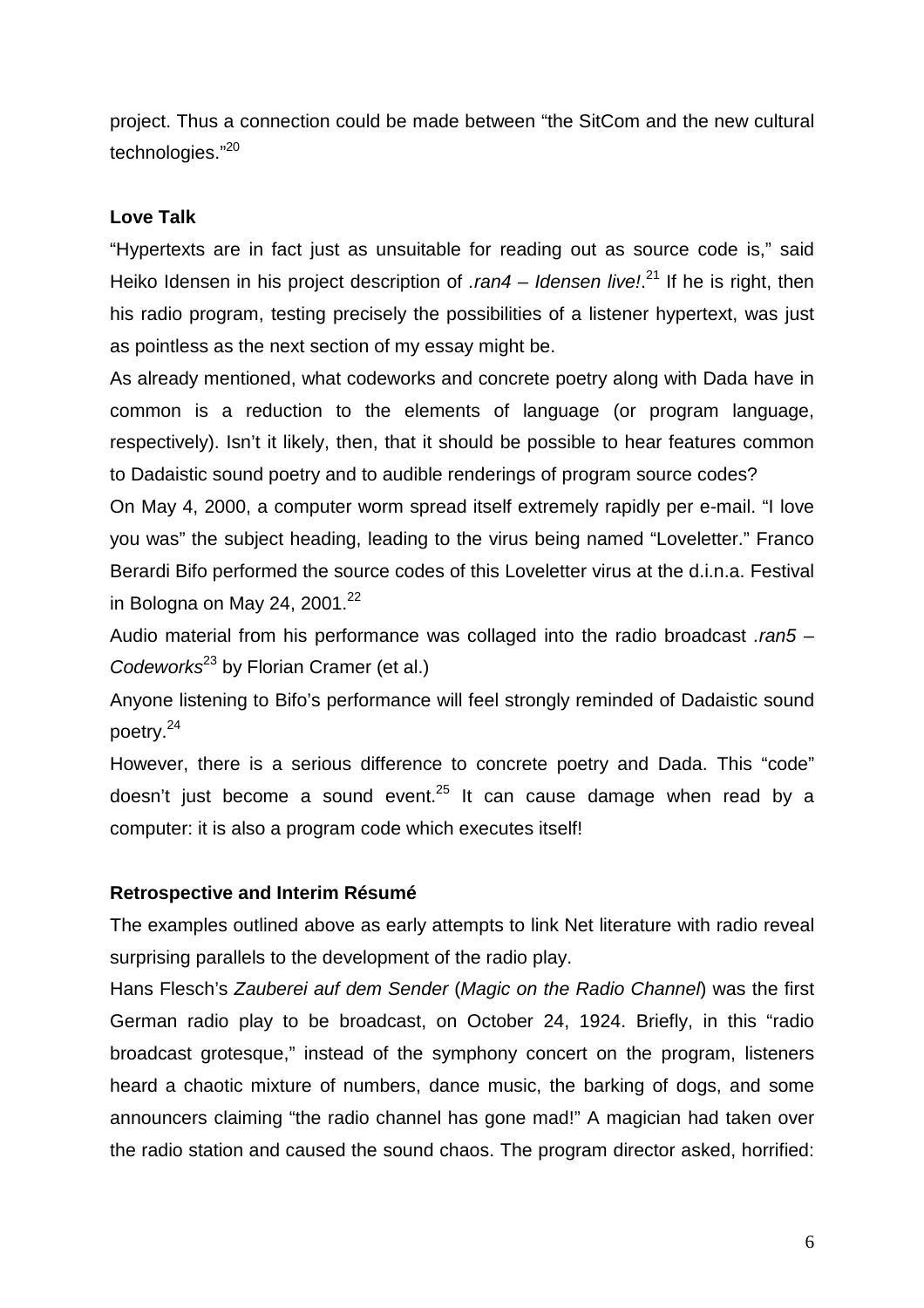"But what will happen if everyone just does as he likes?" He believed that the "centralized, hub-and-spoke system of radio was in danger."<sup>26</sup>

Hans Flesch addressed the question of control in his play: who is in charge of the medium, and thus who decides how and what is broadcast?

The Famous Sound of Absolute Wreaders also deals with these issues of control (who is in charge of the text—the author, the reader, the computer?) and loss of control (drunk speakers in the fourth part ignore large sections of the text presented by the author and reworked by the computer and, instead, "do as they like"). $^{27}$ 

It is natural for a young medium to concentrate on itself in the early stages. However, drawing on what is familiar is a tried and tested way of approaching new territory.

The first radio play ever is considered to be A Comedy of Danger by Richard Hughes, broadcast by the BBC on January 15, 1924. Hughes used a trick to make his play suitable for the radio: during a mine inspection the lights fail, and in this way the dialogue and the radio play can commence. The radio play becomes "Theater für Blinde,<sup>"28</sup> (drama for the blind) and thus creates a setting for the new form of radio play (lights out), which allows the adaptation of the familiar form of a stage play for the radio.

It seems justified here to claim that there are parallels between the "drama for the blind" and "radio art for non-users of the Net" with the series .ran and The Famous Sound of Absolute Wreaders. In all these productions, reference to the Net was made in advance of the broadcast or was a simulation<sup>29</sup> but at any rate had a decisive influence on the concept and material of the radio play. One can say that the Internet here was (reflexively) the occasion for the radiophone language game.

At this point it is worth remembering Georges Perec's excellent radio play, The Machine from 1968. Four speakers—"three memories" and a "controller"—simulate the work of a computer which is intended to systematically analyse Johann Wolfgang von Goethe's poem "Wanderers Nachtlied."

It becomes clear to the attentive listener that this play on language does not merely describe the way a machine works, but also reveals the internal mechanism of poetry itself, though on a far more subtle level.<sup>30</sup>

As a provisional conclusion, one can say that there appear to be three possibilities for adapting Net literature for the radio (and all three are hybrid forms):

7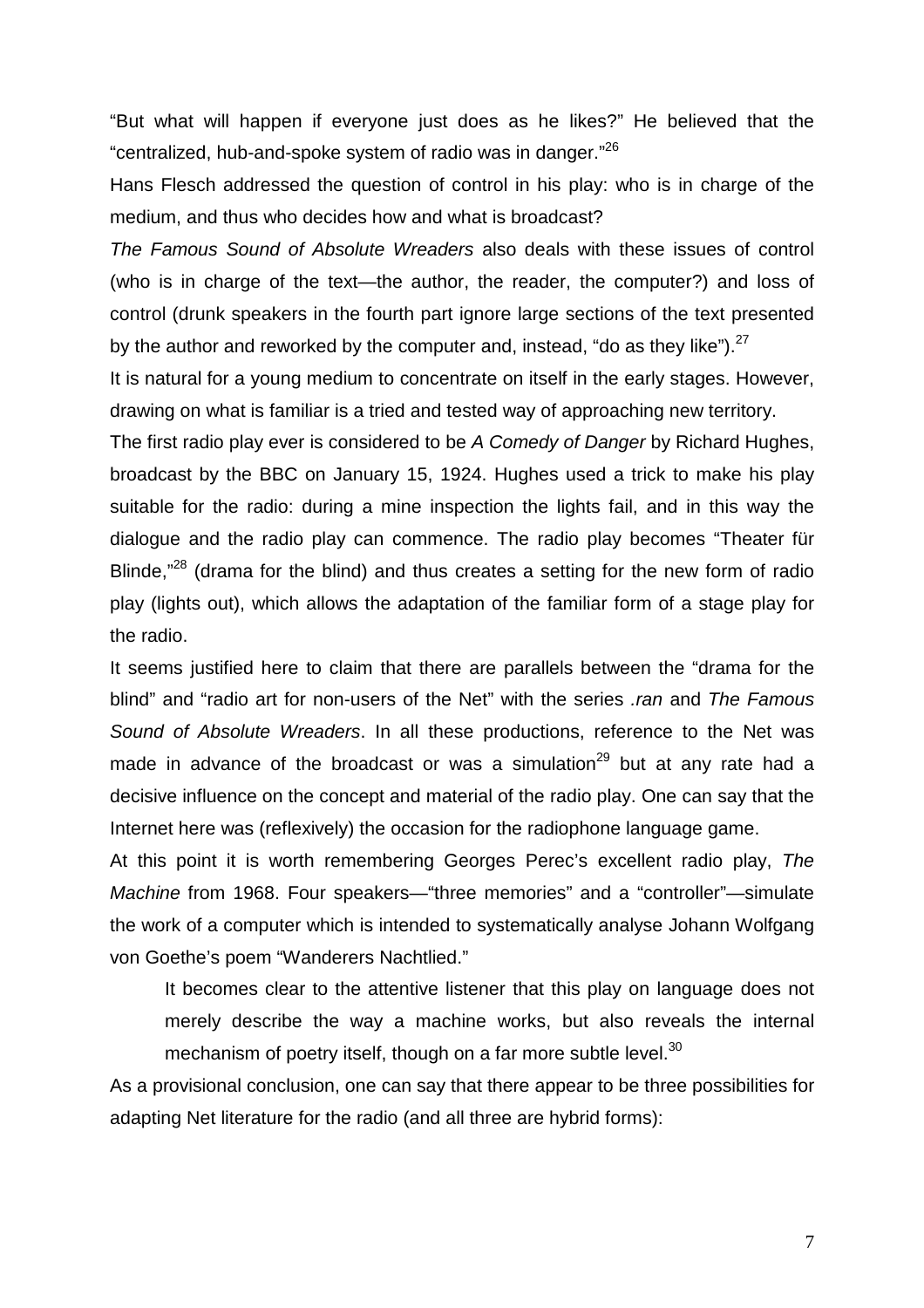- 1. The performed reading, either as a radio text or radio play (example: The Famous Sound of Absolute Wreaders) or as sound poetry (example: Loveletter)
- 2. The collage of differently generated sound material (example: .ran1appleinspace or .ran3 – DADA TO GO).
- 3. The algorythmic generation (example:  $ran5 Codeworks$  and  $ran2$ authorship and its automatic generation). The supposition here is that the more the text/tone is generated throughout the course of the program, the more it is heard as a "musical" experience.

This provisional conclusion excludes, however, a very significant aspect of the potential of Net literature—radio: interactivity or listener participation.

So far I have deliberately omitted this, as a reflection of my own emphasis in working with Net literature and radio. For a long time the hyperfiction euphorie, which started in Germany in 1996, overshadowed other interesting aspects of Net literature (see "A Digression: Apple Games" above). Interactivity was triumphantly declared to be the death of the author and trivialized into mere "clickability" as a form of "user participation." In the series  $ran - real$  audio netliterature I thus expressly aimed at placing emphasis on the other aspects of Net literature (such as program codes as a base, use of databases, collage and montage).<sup>31</sup>

In The Famous Sound of Absolute Wreaders, the future listener could participate by up-loading digital material in advance, but the "insolent" way the user data was erased without being used in the course of the broadcast was, if anything, a demonstration of the power of the author and not of listener participation.

The above résumé illustrates that this form of adapting Net literature for the radio leads to interesting artistic experiments with language, which reflect the medium they were conceived for. Nonetheless, I have to admit that for the listener the form remains largely "traditional."

## **Authentic Interactivity: Speculation**

Is interactivity the decisive element which can turn Net literature on the radio into a new acoustic form and experience?

Sabine Breitsameter regards the bi-directional communication possibilities as having great potential for radio art.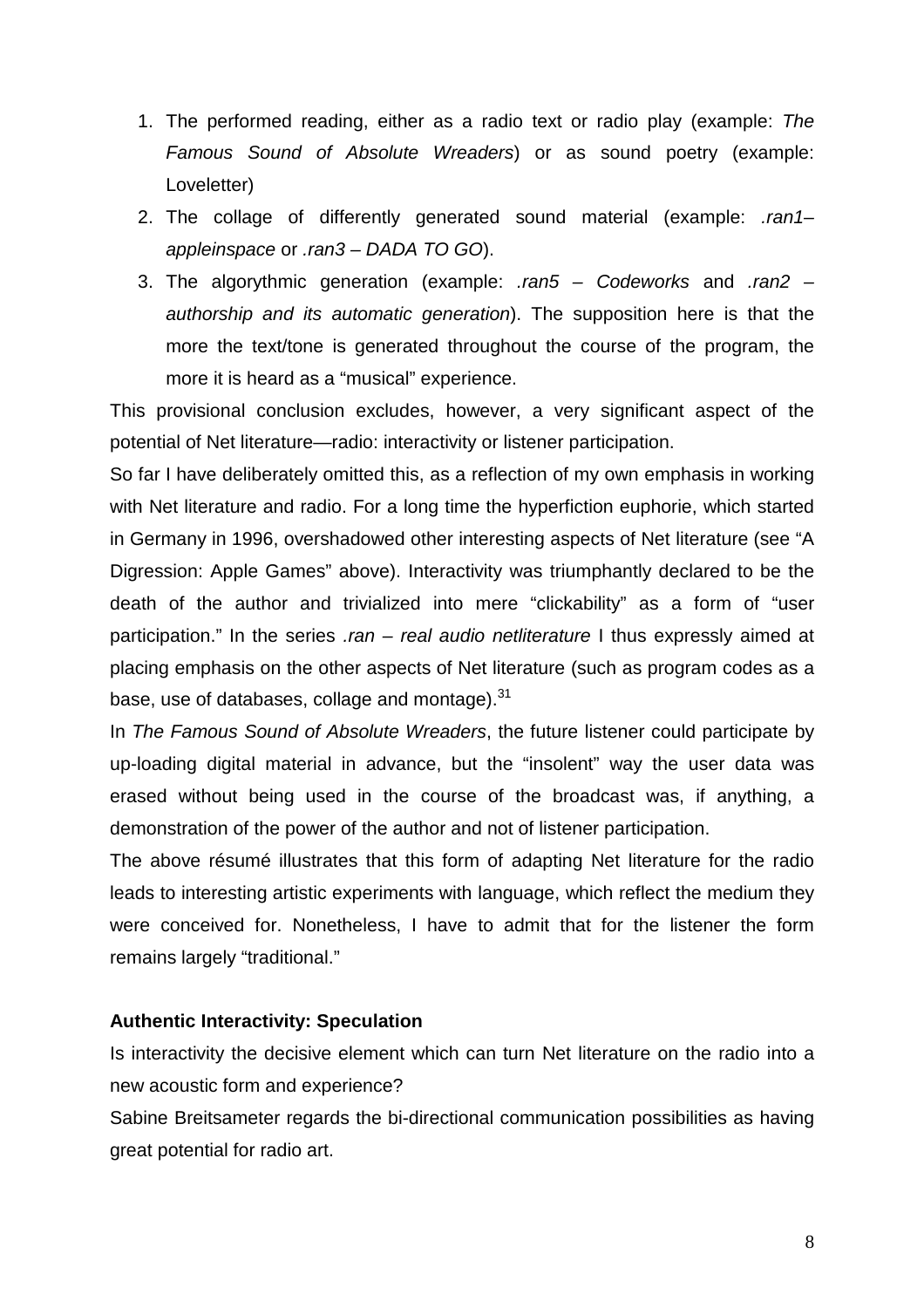Since the digital networks came up recently, the electro-acoustic media space which radio art is based on has altered. Its new architecture makes available a shared environment, a distributed space, with—finally—bi-directional communication possibilities.

She then gives precise instances of how radio art can become interactive:

- 1. Dramaturgies based on navigation.
- 2. Productions based on the flexibility of the sender/receiver relation.
- 3. Concepts based on network-architectural principles ("distributed space" and "shared environment.")<sup>32</sup>

Of course there were attempts to involve the listener in radio plays in pre-Internet times, $33$  and also early forms of "dramaturgies based on navigation." A good example is Richard Hey's Rosie: Ein Radiospektakel zum Mitmachen für Stimmen, Musik und telefonierende Hörer, Südwestfunk, 1969 (Rosie: A radio spectacle involving voices, music and phone-in listeners), in which listeners could determine the course of the broadcast by phoning in to the radio studio. This tradition was picked up electronically in 1996 on Ö1 Kunstradio in two parts of Familie Auer,<sup>34</sup> whose conclusion listeners could decide per e-mail.

At the same time, interaction requires that the public is prepared to become involved, as Dieter Daniels commented.

I think that interaction will always be confronted with the problem that it runs counter to the human desire to be offered something, to be entertained passively. Of course we all like to be told a story. And all of this potentially resists any movement in the direction of interaction. These are poles which cannot easily be reconciled.<sup>35</sup>

This is well illustrated by a dialogue with a listener who phoned in during Richard Hey's Rosie:

Moderator: "Studio Rosie," Good evening.

- Listener 4: Well, hallo. I'm calling from Durmersheim. I reckon the young man ought to give someone a good thumping. And the person he ought to thump is Mr Hey. I've often listened to radio plays from him in the past but I don't like this one at all.
- Moderator: Why not? Don't you want to give your opinion and influence the plot?

Listener 4: No, I want to be entertained.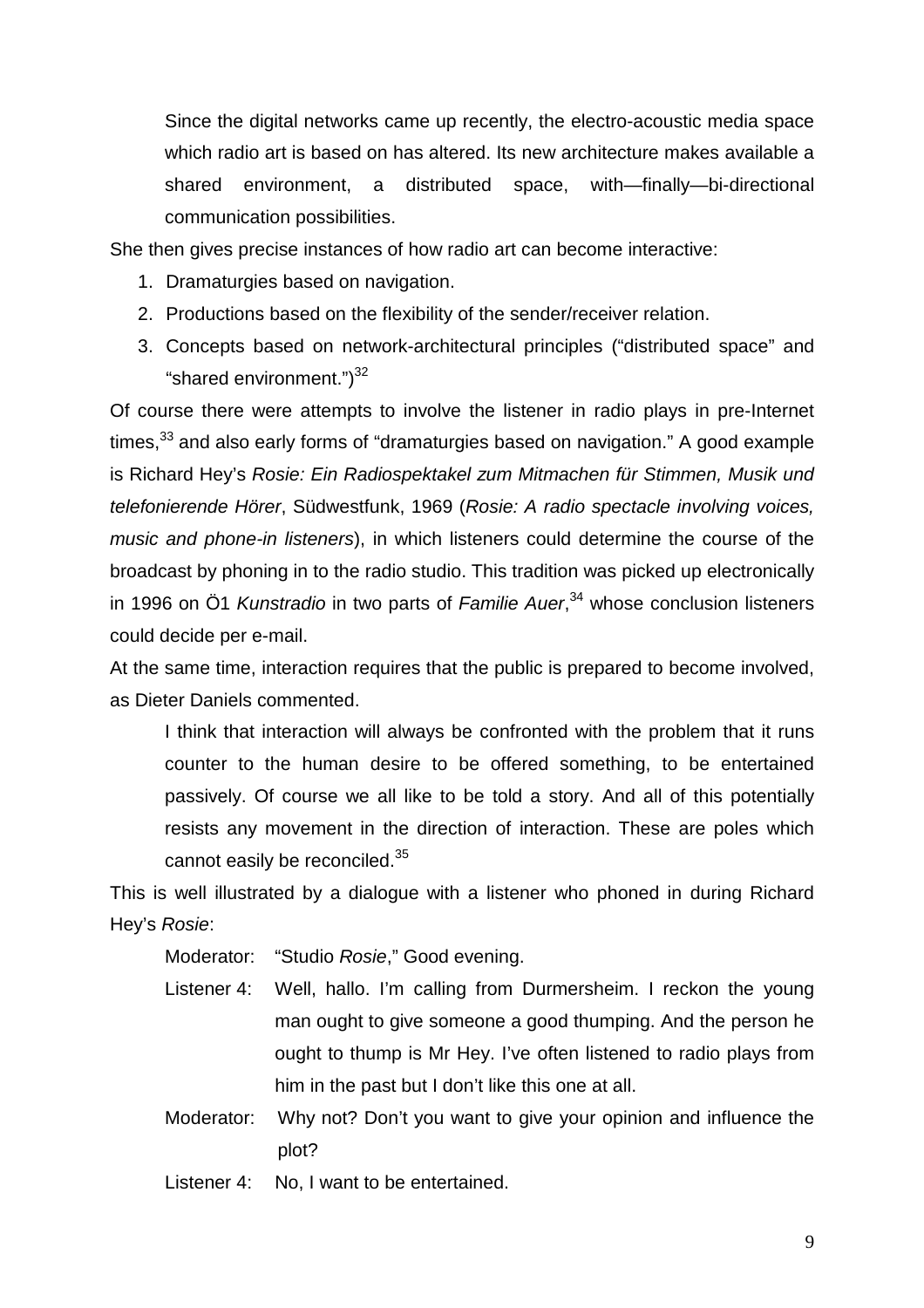Moderator: Well aren't you being entertained right now? Listener 4: Maybe, but not the way I want to be.  $36$ 

The public's reluctance to participate seems to me a particular problem of "dramaturgies based on navigation," since the interaction is generally restricted to selecting from a limited number of predetermined options. This means that the listener is not really a genuine player, but, maintaining the metaphor, at best a referee.

As I see it, the greatest challenge in an interactive radio play is achieving authentic participation.

I have made a few attempts myself in this direction with free lutz and search lutz!, live broadcasts for Radio Copernicus<sup>37</sup> and RadioRevolten.<sup>38</sup>

In 1959, a calculator generated a literary text for the first time ever. Theo Lutz wrote a program for Zuse Z22 to create stochastic texts. On the advice of Max Bense, he took sixteen nouns and adjectives out of Kafka's "Schloss," which the calculator then formed into sentences, following certain patterns. Thus every sentence began with "ein" or "jeder" ("one" or "each") or the corresponding negative form "kein" or "nicht jeder" ("none" or "not every"). Then the noun, selected arbitrarily from the pool of sixteen, was linked through the verb "ist" ("is") with the likewise arbitrarily chosen adjective. Then the whole assembly was linked up through "und," "oder," "so gilt" ("and," "either," "thus") or given a full stop. Following these calculation instructions, by means of this algorithm, the machine was able to construct such sentences as:

EIN TAG IST TIEF UND JEDES HAUS IST FERN

(A day is deep and every house is distant)

JEDES DORF IST DUNKEL, SO GILT KEIN GAST IST GROSS

(Every village is dark, thus no quest is large) $39$ 

For the live broadcast free lutz and search lutz!, I used a web conversion of Theo Lutz's program which I wrote in PHP. The Web interface generated stochastic texts on the basis of Lutz's algorithm but permitted additional word input. The nouns and adjectives of the original vocabulary could be replaced by listeners through the Internet or the audience at the performance through a terminal. Furthermore, in search lutz! words from the live search of the search engine Fireball<sup>40</sup> could infiltrate the text generation process.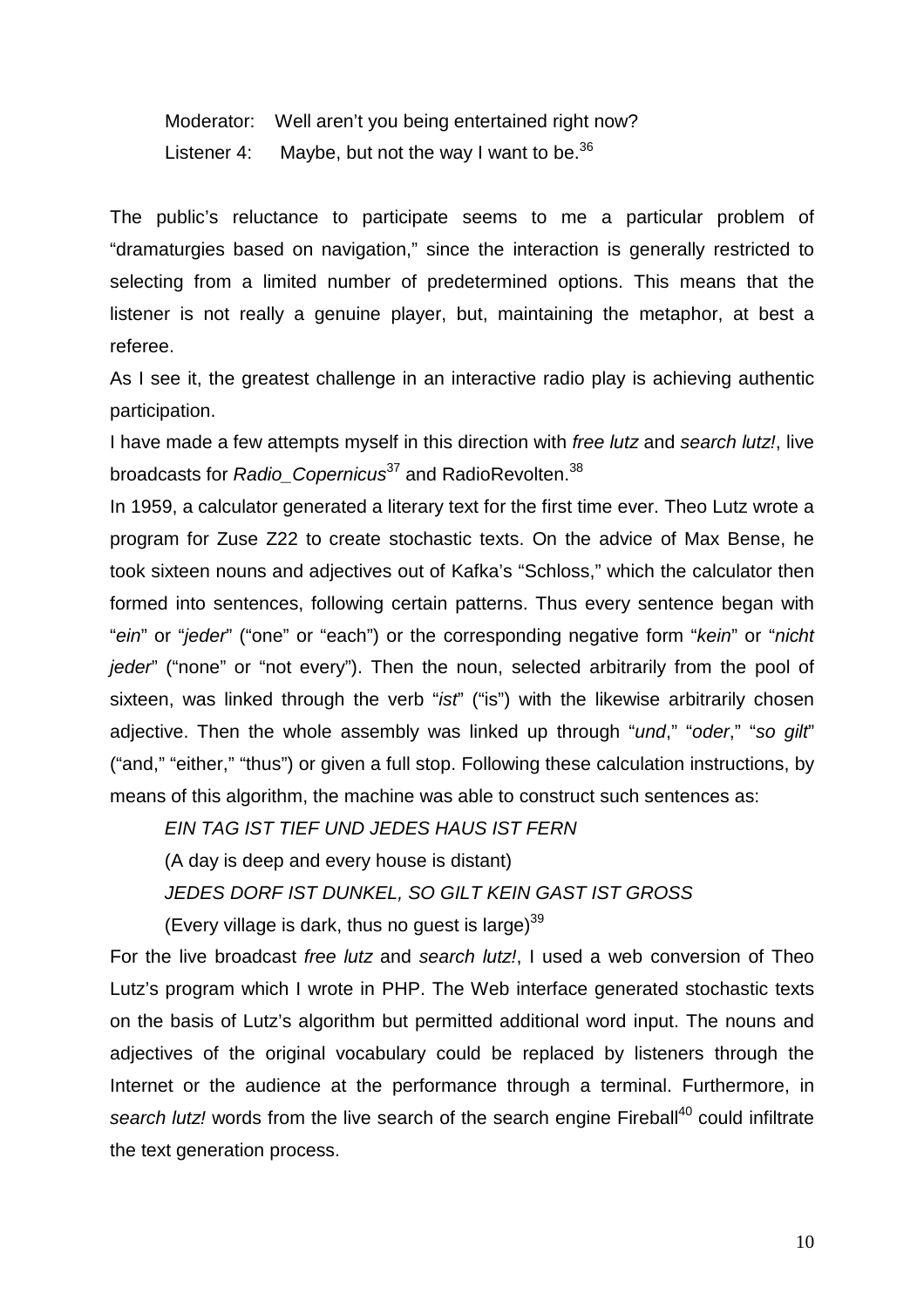| EIN DORF IST LEISE ODER EIN BLICK IST NAH<br>JEDES HAUS IST SPAET. EIN BILD IST STILL<br>EIN FREMDER IST OFFEN. NICHT JEDER GRAF IST OFFEN<br>NICHT JEDES AUGE IST SPAET. KEIN TURM IST STILL<br>EIN KNECHT IST LEISE UND NICHT JEDER TURM IST FREI<br>NICHT JEDES SCHLOSS IST LEISE. NICHT JEDES BILD IST DUNKEL<br>KEIN KNECHT IST WÜTEND UND KEINE Bühnenbeleuchtung IST LEISE<br>KEIN GAST IST GROSS. KEIN HAUS IST GROSS<br>EIN RADIO IST FREI, SO GILT NICHT JEDES BILD IST LEISE<br>JEDES HAUS IST GROSS. NICHT JEDER sex mit tieren IST HÖRBAR<br>NICHT JEDER GAST IST TIEF. NICHT JEDES AUGE IST FERN<br>NICHT JEDER BAUER IST STARK, SO GILT JEDER BAUER IST WÜTEND<br>JEDE Bühnenbeleuchtung IST GUT. KEIN GAST IST TIEF<br>NICHT JEDER Bókasafin IST GROSS. KEIN WEG IST OFFEN<br>NICHT JEDER BAUER IST WÜTEND. EIN Städtefahnen IST TIEF<br>JEDER KNECHT IST GROSS: KEIN HAUS IST STILL |                                                                                           |                       | Fireball Livesuche schrieb um 14:20:08 Bühnenbeleuchtung<br>Fireball Livesuche schrieb um 14:20:20 golfen in süditalien<br>80.129.29.123 schrieb um 14:20:26 RADIO HORBAR<br>Fireball Livesuche schrieb um 14:20:30 Bókasafin<br>Fireball Livesuche schrieb um 14:20:41 sex mit tieren<br>80.129.29.123 schrieb um 14:20:26 GEDANKEN FREI<br>Fireball Livesuche schrieb um 14:20:51 Lichttechnik<br>Fireball Livesuche schrieb um 14:21:02 Städtefahnen<br>Fireball Livesuche schrieb um 14:21.12 bsi |
|------------------------------------------------------------------------------------------------------------------------------------------------------------------------------------------------------------------------------------------------------------------------------------------------------------------------------------------------------------------------------------------------------------------------------------------------------------------------------------------------------------------------------------------------------------------------------------------------------------------------------------------------------------------------------------------------------------------------------------------------------------------------------------------------------------------------------------------------------------------------------------------------------|-------------------------------------------------------------------------------------------|-----------------------|-------------------------------------------------------------------------------------------------------------------------------------------------------------------------------------------------------------------------------------------------------------------------------------------------------------------------------------------------------------------------------------------------------------------------------------------------------------------------------------------------------|
| stochastische texte 1959 //////// search lutz 2006<br>Substantiv<br>abschicken (LUTZEN)                                                                                                                                                                                                                                                                                                                                                                                                                                                                                                                                                                                                                                                                                                                                                                                                              | Geschlecht<br>$C_{\mathbf{w}}$ $C_{\mathbf{m}}$ $C_{\mathbf{n}}$<br>reset (LUTZ Original) | Adjektiv (Prädikativ) | Livesuche schreibt mit<br>stop                                                                                                                                                                                                                                                                                                                                                                                                                                                                        |

fig. Screenshot Webinterface search lutz!, 2006

In 1959, computer texts were connotated as literary texts twice over, firstly through the "Kafka" vocabulary, and secondly through corrections carried out by Theo Lutz. In an edited print out of a selection of stochastic texts, Theo Lutz corrected minor grammar errors and punctuation omissions by hand, and thus, out of keeping with the programming, he acted as a "traditional" author. In the live broadcast, reference was made to these literary features (or one could almost say "human touches") of the first computer-generated texts in several ways. The first was through the co-authorship of the listeners, the second was the inclusion of terms which at that instant were being entered in a search engine, and the third was the literary production of the computer texts by a professional speaker reading off the screen and performing them as they were generated.

A real-time performance with a speaker seems to me crucial in the pursuit of authentic interactivity. To illustrate this, I would like to make one closing, brief digression.

Almost everyone has at some point experienced a significant difference between the way Usenet and mailing list subscribers behave online and the way they would behave if they were in similar exchanges with people in "real life."<sup>41</sup>

I would claim that the (linked) computer is not so much a machine that serves to establish dialogue with others as an apparatus that facilitates autistic monologues. In front of the screen, people communicate with themselves or products of their own imagination. The space in front of the computer is not Net space but a space filled with one's own projections and images. The fact that e-mail writing has less to do with letter writing than with holding imaginary dialogues explains, in my opinion, the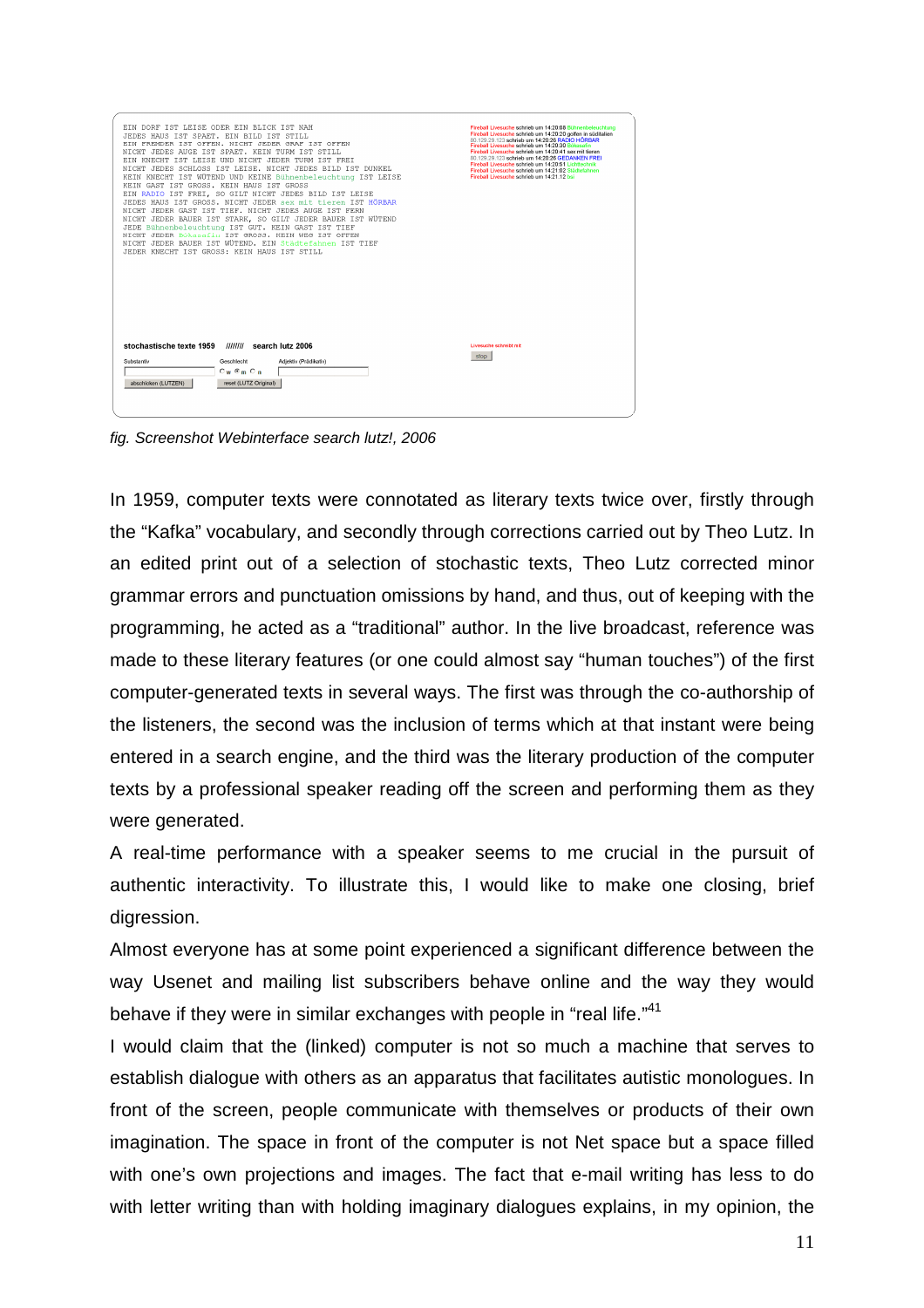strong tendency for Usenet and mailing list subscribers to flame others. This includes even those who in "normal" life remain calm in discussions but who turn here very quickly to sharp, insulting responses. When I imagine angrily how I would give someone "a piece of my mind," and when I compare this with what I would probably say in a real conversation, then it is the uninhibited, aggressive internal monologue which corresponds to the e-mail.



fig. The actor Peter Gorges as the "human interface." RadioRevolten, Halle 2006 (photo: Florian Hartling)

If my supposition is correct, then how can the autistic attitude (and posture) of the computer user in front of the screen be transformed into one of participation?

I believe this can only happen by "humanizing" the interface. Authentic interaction can, in my opinion, only work if users experience an authentic presence on the other side. $42$ 

In free lutz and search lutz! I attempted to create this situation with a speaker. The speaker does not merely read off the text, but he performs it, interprets it and thus gives it meaning.

When the listener in this live play interacts through the computer and enters words,

then the answer out of the radio does not come from an algorithm but from a human being.

## **Notes**

- 1. Sabine Breitsameter, "Audiohyperspace From Hoerspiel to Interactive Radio Art in the Digital Network," 2001, http://netzspannung.org/database/37545/de (accessed June 10, 2007).
- 2. Bertolt Brecht, Gesammelte Werke, vol. 18 (Frankfurt am Main, 1967), p. 129.
- 3. Johannes Auer, "worm applepie for doehl," http://auer.netzliteratur.net/worm/applepie.htm (accessed February 11, 2007).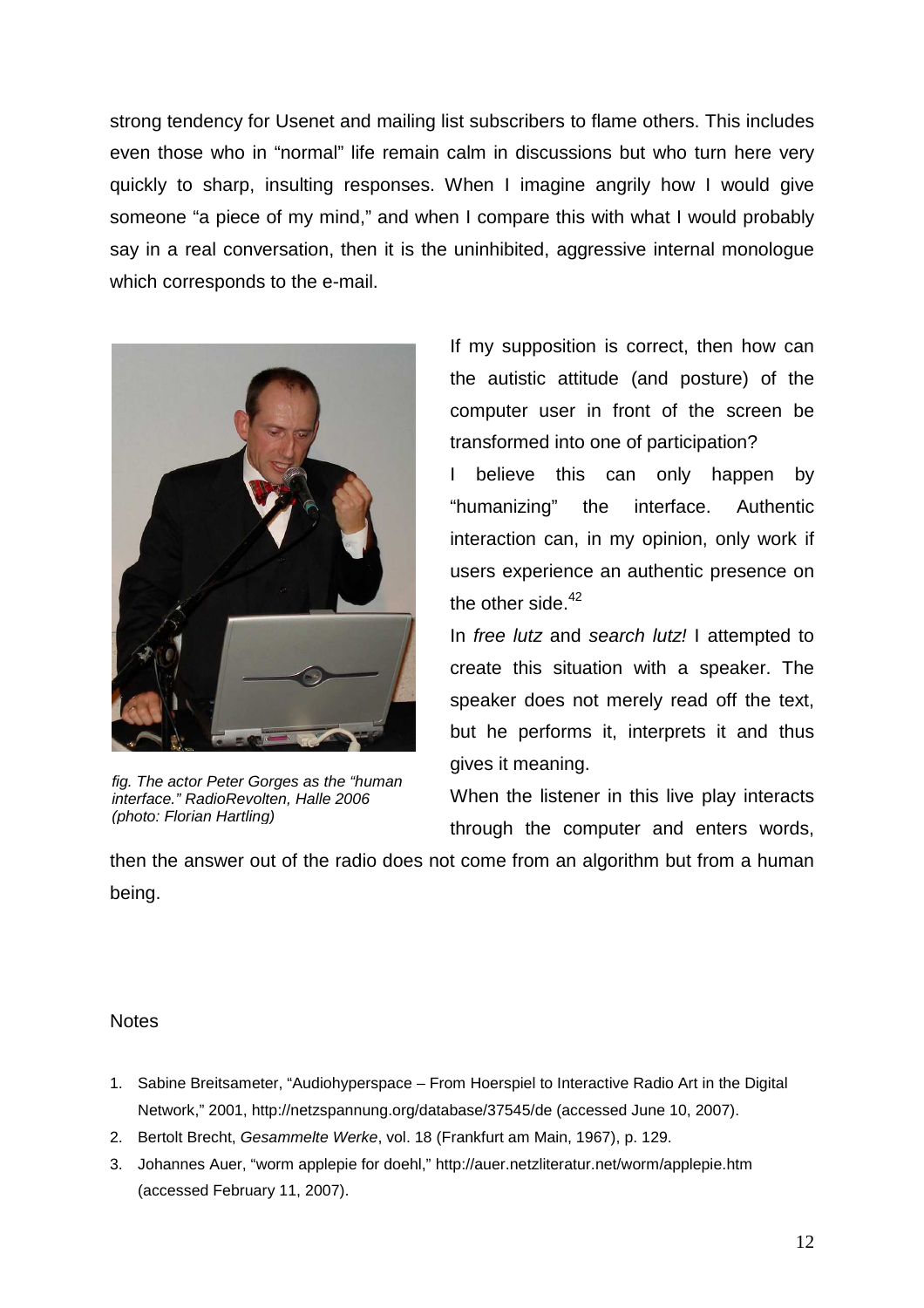- 4. Florian Cramer, "Wenn Schrift sich selbst ausführt: Über Codes und ihre Reflexion in Literatur und digitalen Künsten," http://www.netzliteratur.net/cramer/schrift\_selbst\_ausfuehrt.html (accessed February 11, 2007).
- 5. This code line is the book title of:  $\text{\$wurm = (\$apfel > 0) ? 1 : 0; experimentelle literature und internet.}$ memoscript für reinhard döhl, ed. Johannes Auer, edition cyberfiction (Zurich and Stuttgart, 2004).
- 6. Translator's note: here, there is a German play on  $ist = is$  and  $isst = eats$ .
- 7. Beat Suter and René Bauer, appleinspace, http://appleinspace.cyberfiction.ch (accessed February 12, 2007).
- 8. See http://www.kunstradio.at/2004B/07\_11\_04.html (accessed February 12, 2007).
- 9. Ö1 Kunstradio, curated by, http://www.kunstradio.at/PROJECTS/CURATED\_BY/index.html (accessed February 12, 2007).
- 10. Ö1 Kunstradio, .ran [real audio netliterature], curated by Johannes Auer, http://www.kunstradio.at/PROJECTS/CURATED\_BY/ran/ (accessed February 12, 2007)
- 11. Benjamin Whooley, New Media-Worlds (London, 1992), p. 165.
- 12. Uwe Wirth, "Literatur im Internet. Oder. Wen kümmert's wer liest?" http://www.netzliteratur.net/wirth/litim.htm (accessed February 12, 2007).
- 13. Johannes Auer, "Text im Bild // Marcel Duchamp," in Reinhard Döhl and Johannes Auer, "Text Bild – Screen // Netztext-Netzkunst," Literatur in Westfalen, vol. 8, Beiträge zur Forschung, ed. Walter Gödden (Bielefeld: Aisthesis-Verlag, 2006), p. 295ff.
- 14. Ben Fry, "genome valence," http://acg.media.mit.edu/people/fry/genomevalence/ (accessed February 12, 2007).
- 15. See http://www.kunstradio.at/2003B/07\_09\_03.html (accessed February 13, 2007).
- 16. See http://kunstradio.cyberfiction.ch (accessed February 13, 2007).
- 17. Translator's note: Rauschen refers both to the noise of static and a state of intoxication.
- 18. Ö1 Kunstradio, Literatur als Radiokunst, http://www.kunstradio.at/PROJECTS/LITERATURE (accessed February 17, 2007).
- 19. Ö1 Kunstradio, Familie Auer, http://kunstradio.at/AUER (accessed February 17, 2007).
- 20. See http://kunstradio.at/AUER/auer\_info.html (accessed February 17, 2000).
- 21. See http://www.kunstradio.at/2005A/30\_01\_05.html (accessed February 13, 2007).
- 22. An MP3 and a video of this performance can be found at http://www.epidemic.ws/dina\_en.html (accessed February 13, 2007).
- 23. Broadcast by Ö1 Kunstradio on February 20, 2005,

http://www.kunstradio.at/2005A/20\_02\_05.html (accessed February 13, 2007).

- 24. This may be largely because Franco Berardi Bifo spent a lot of time on Schwitters's sound poetry in preparation for his own performance, as Florian Cramer mentioned in a conversation we had. This supports rather than disproves my claim that program code is well-suited for interesting experiments in the tradition of sound poetry.
- 25. The partiture of Schwitters's Die Ursonate (The Primal Sonata) is, in a non-technical sense, also a "code to be executed" in a performance.